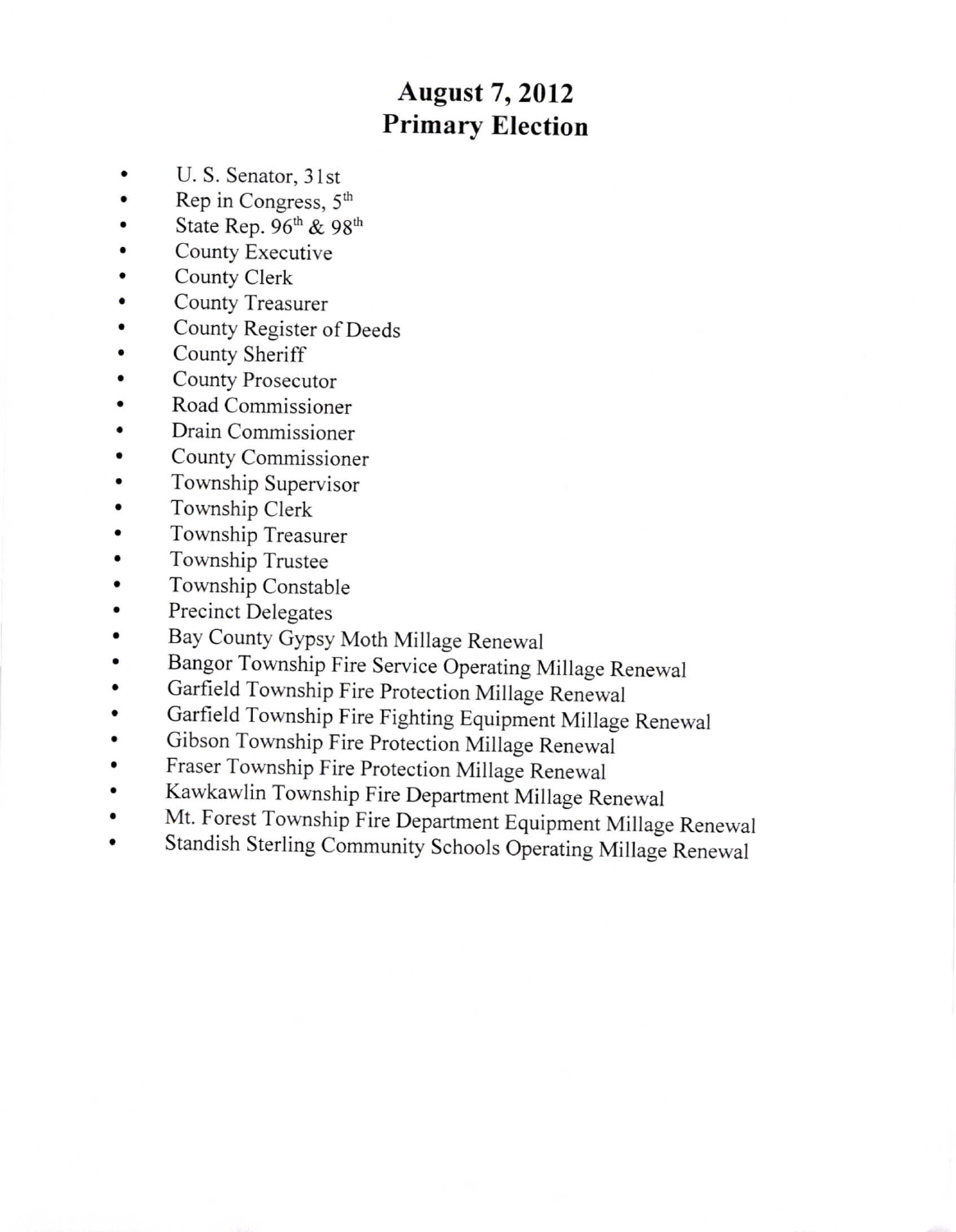RUN DATE:08/16/12 11:14 AM

## BAY COUNTY, MICHIGAN PRIMARY ELECTION AUGUST 7, <sup>2012</sup> STATISTICS

REPORT-EL45A PAGE 001

|                                                                |  | TOTAL VOTES<br>$\chi$ | 100         | ABSENTEE     |
|----------------------------------------------------------------|--|-----------------------|-------------|--------------|
| PRECINCTS COUNTED (OF 47) 47                                   |  | 100.00                |             |              |
| REGISTERED VOTERS - TOTAL<br>BALLOTS CAST - TOTAL.             |  | 79.803<br>19,053      | 13,700      | 5.353        |
| BALLOTS CAST - REPUBLICAN PARTY                                |  | 4680                  | 3353        | 1.327        |
| BALLOTS CAST - DEMOCRATIC PARTY<br>BALLOTS CAST - NONPARTISAN. |  | 13643<br>730          | 9953<br>394 | 3,690<br>336 |
| VOTER TURNOUT - TOTAL                                          |  | 23.44                 |             |              |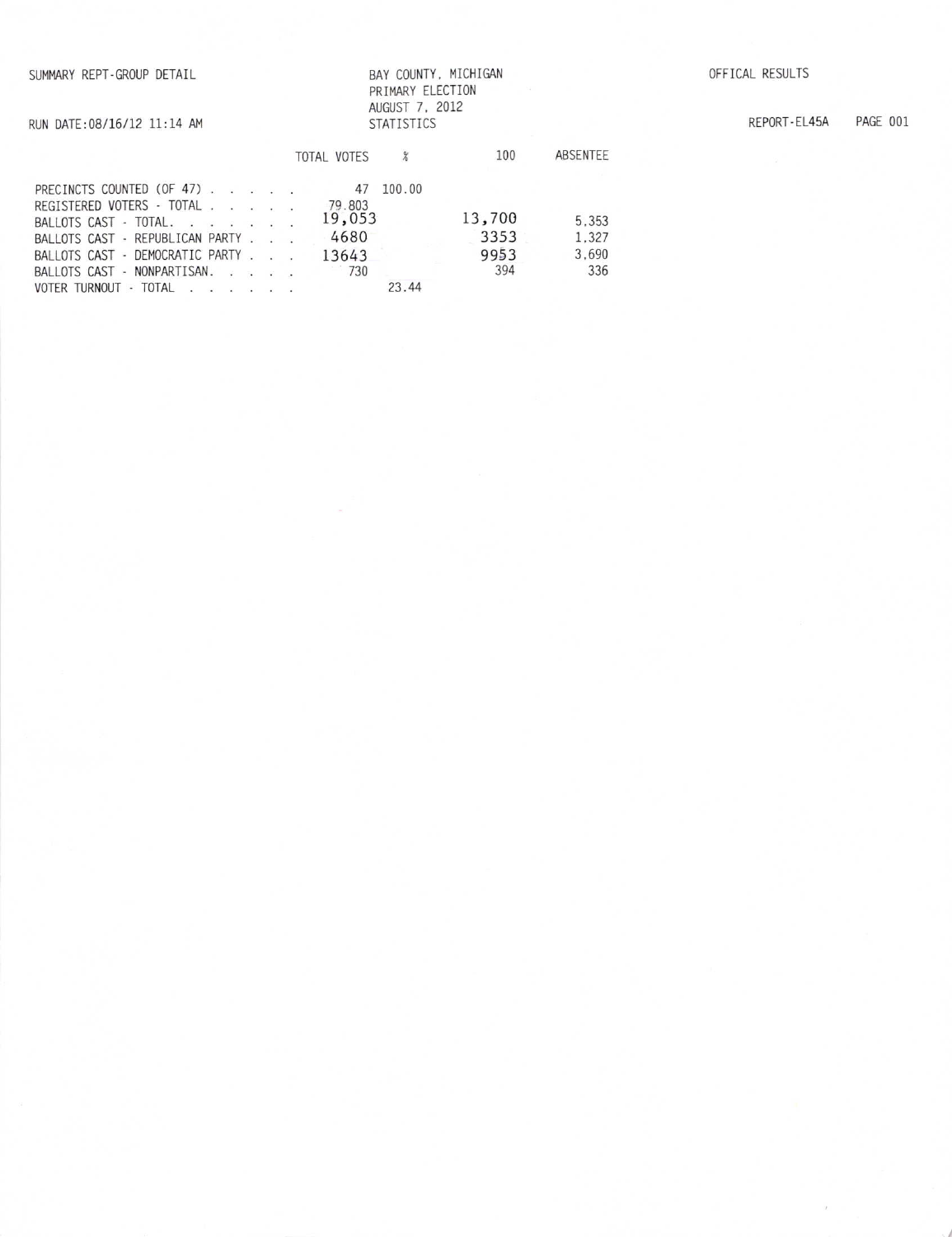| SUMMARY REPT-GROUP DETAIL<br>RUN DATE: 08/16/12 10:59 AM                                                                                          |                            |  |                      |                      |                                               |                                   | PRIMARY ELECTION<br>AUGUST 7, 2012<br>Republican Party | BAY COUNTY, MICHIGAN              |                             |  |
|---------------------------------------------------------------------------------------------------------------------------------------------------|----------------------------|--|----------------------|----------------------|-----------------------------------------------|-----------------------------------|--------------------------------------------------------|-----------------------------------|-----------------------------|--|
|                                                                                                                                                   |                            |  |                      |                      |                                               | TOTAL VOTES                       | $\chi$                                                 | 100                               | ABSENTEE                    |  |
| UNITED STATES SENATOR<br>Vote for not more than 1<br>Clark Durant<br>Gary Glenn<br>Randy Hekman<br>Pete Hoekstra<br>$WRITE-IN.$ .<br>$\mathbf{r}$ | $\mathcal{L}_{\mathbf{r}}$ |  |                      |                      |                                               | 1.646<br>269<br>203<br>2.275<br>8 | 37.40<br>6.11<br>4.61<br>51.69<br>.18                  | 1,322<br>176<br>142<br>1.486<br>5 | 324<br>93<br>61<br>789<br>3 |  |
| REP IN CONGRESS DIST 5<br>Vote for not more than 1<br>Jim Slezak<br>Tom Wassa<br>WRITE-IN. $\cdots$ $\cdots$ $\cdots$                             |                            |  |                      | $\ddot{\phantom{a}}$ | $\ddot{\phantom{a}}$<br>$\dddot{\phantom{1}}$ | 2.421<br>1.615<br>10              | 59.84<br>39.92<br>.25                                  | 1,608<br>1.260<br>9               | 813<br>355<br>1             |  |
| STATE LEGISLATIVE 96TH DIST<br>Vote for not more than 1<br>Chad M. Dewey<br>WRITE-IN.<br>فالمنابذ المنابذ المرابين<br>$\sim$ $\sim$               |                            |  |                      |                      |                                               | 2.856<br>14                       | 99.51<br>.49                                           | 1,822<br>13                       | 1,034<br>1                  |  |
| STATE LEGISLATIVE 98TH DIST<br>Vote for not more than 1<br>Jimmy Mosca.<br>Jim Stamas<br>WRITE-IN.<br>the contract of the contract of             |                            |  | $\ddot{\phantom{1}}$ |                      |                                               | 170<br>727<br>3                   | 18.89<br>80.78<br>.33                                  | 155<br>682<br>3                   | 15<br>45<br>0               |  |
| <b>COUNTY EXECUTIVE</b><br>Vote for not more than 1<br>WRITE-IN.<br>$\sim$<br>.                                                                   |                            |  |                      | V.                   |                                               |                                   | 182 100.00                                             | 158                               | 24                          |  |
| PROSECUTING ATTORNEY<br>Vote for not more than 1<br>WRITE-IN.                                                                                     |                            |  |                      |                      |                                               |                                   | 161 100.00                                             | 139                               | 22                          |  |
| SHERIFF<br>Vote for not more than 1<br>Joshua A. Novak<br>WRITE-IN.                                                                               |                            |  |                      |                      |                                               | 3,120<br>25                       | 99.21<br>.79                                           | 2.192<br>21                       | 928<br>4                    |  |
| <b>CLERK</b><br>Vote for not more than 1<br>WRITE-IN.                                                                                             |                            |  |                      |                      |                                               |                                   | 172 100.00                                             | 151                               | 21                          |  |
| TREASURER<br>Vote for not more than 1<br>WRITE-IN.                                                                                                |                            |  |                      |                      |                                               |                                   | 167 100.00                                             | 147                               | 20                          |  |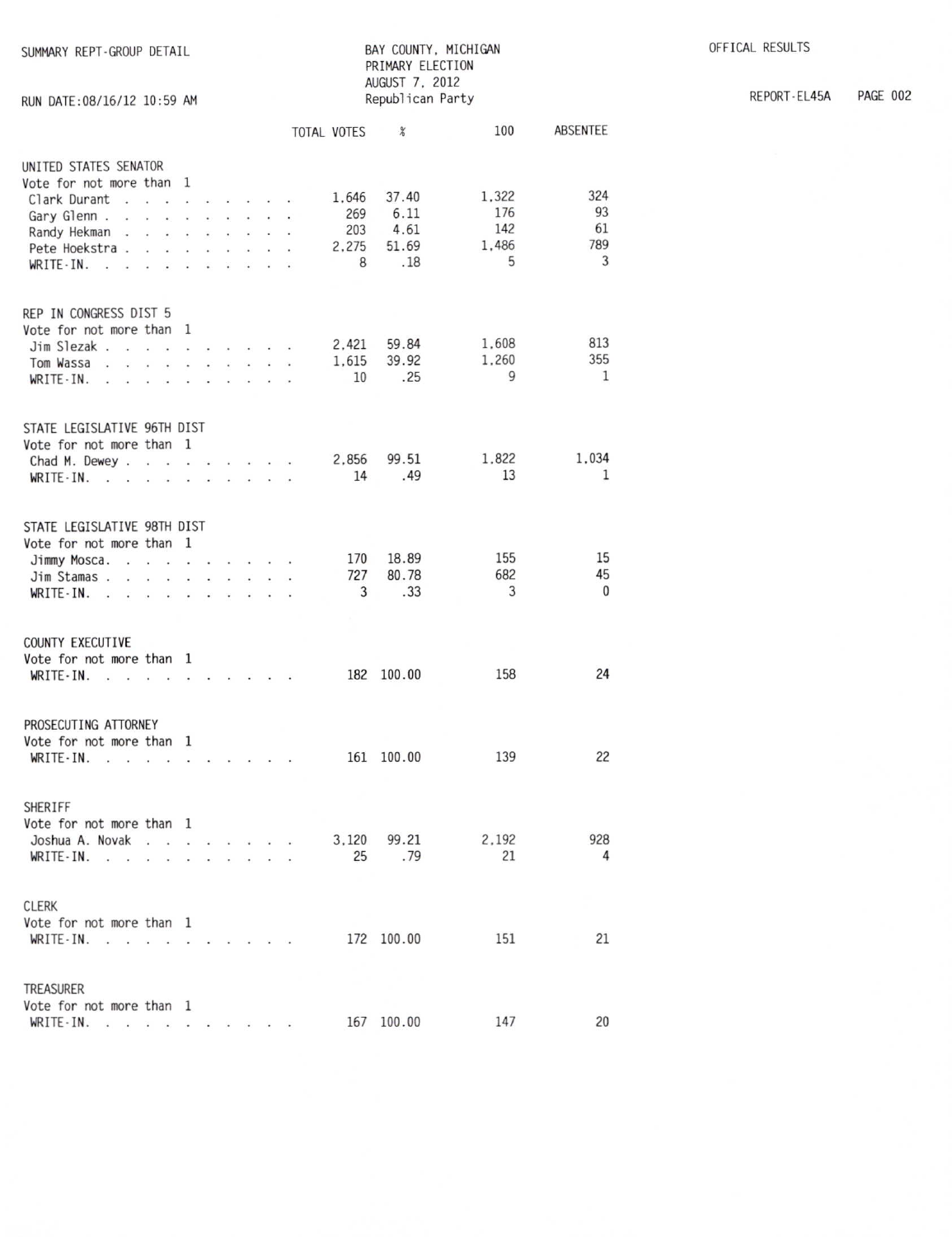| SUMMARY REPT-GROUP DETAIL<br>RUN DATE: 08/16/12 10:59 AM         | BAY COUNTY, MICHIGAN<br>PRIMARY ELECTION<br>AUGUST 7, 2012<br>Republican Party |  |                 |                             |         |  |                |              |  |              |              |
|------------------------------------------------------------------|--------------------------------------------------------------------------------|--|-----------------|-----------------------------|---------|--|----------------|--------------|--|--------------|--------------|
|                                                                  |                                                                                |  |                 |                             |         |  | TOTAL VOTES    | $\chi$       |  | 100          | ABSENTEE     |
|                                                                  |                                                                                |  |                 |                             |         |  |                |              |  |              |              |
| REGISTER OF DEEDS<br>Vote for not more than 1                    |                                                                                |  |                 |                             |         |  |                |              |  |              |              |
| $WRITE-IN.$                                                      | $\mathcal{L}$                                                                  |  |                 |                             | 549.000 |  |                | 156 100.00   |  | 142          | 14           |
|                                                                  |                                                                                |  |                 |                             |         |  |                |              |  |              |              |
| COUNTY ROAD COMMISSIONER                                         |                                                                                |  |                 |                             |         |  |                |              |  |              |              |
| Vote for not more than 1                                         |                                                                                |  |                 |                             |         |  |                |              |  |              |              |
| WRITE-IN.<br>.                                                   |                                                                                |  |                 |                             |         |  |                | 154 100.00   |  | 141          | 13           |
|                                                                  |                                                                                |  |                 |                             |         |  |                |              |  |              |              |
| DRAIN COMMISSIONER                                               |                                                                                |  |                 |                             |         |  |                |              |  |              |              |
| Vote for not more than 1                                         |                                                                                |  |                 |                             |         |  |                |              |  |              |              |
| Mike Rivard.                                                     |                                                                                |  |                 |                             |         |  | 3,632          | 99.73        |  | 2,537        | 1,095        |
| WRITE-IN.<br>$\ddot{\phantom{1}}$<br>$\dddot{\phantom{1}}$       |                                                                                |  | $\cdot$ $\cdot$ |                             |         |  | 10             | .27          |  | 10           | $\mathbf{0}$ |
|                                                                  |                                                                                |  |                 |                             |         |  |                |              |  |              |              |
| COUNTY COMMISSIONER 1ST DIST                                     |                                                                                |  |                 |                             |         |  |                |              |  |              |              |
| Vote for not more than 1                                         |                                                                                |  |                 |                             |         |  |                |              |  |              |              |
| Michael J. Duranczyk.                                            |                                                                                |  |                 |                             |         |  | 518            | 99.42        |  | 504          | 14           |
| WRITE IN $\cdots$                                                |                                                                                |  |                 |                             |         |  | 3 <sup>1</sup> | .58          |  | 3            | $\mathbf{0}$ |
|                                                                  |                                                                                |  |                 |                             |         |  |                |              |  |              |              |
| COUNTY COMMISSIONER 2ND DIST                                     |                                                                                |  |                 |                             |         |  |                |              |  |              |              |
| Vote for not more than 1                                         |                                                                                |  |                 |                             |         |  |                |              |  |              |              |
| WRITE-IN.<br>the contract of the contract of the                 |                                                                                |  | $\cdot$ $\cdot$ |                             |         |  |                | 23 100.00    |  | 19           | 4            |
|                                                                  |                                                                                |  |                 |                             |         |  |                |              |  |              |              |
| COUNTY COMMISSIONER 3RD DIST                                     |                                                                                |  |                 |                             |         |  |                |              |  |              |              |
| Vote for not more than 1                                         |                                                                                |  |                 |                             |         |  |                |              |  |              |              |
| Vaughn J. Begick                                                 |                                                                                |  |                 |                             |         |  | 841            | 99.76        |  | 479          | 362          |
| WRITE-IN.                                                        |                                                                                |  | $\cdot$ $\cdot$ |                             |         |  | 2              | .24          |  | $\mathbf{1}$ | $\mathbf{1}$ |
|                                                                  |                                                                                |  |                 |                             |         |  |                |              |  |              |              |
| COUNTY COMMISSIONER 4TH DIST                                     |                                                                                |  |                 |                             |         |  |                |              |  |              |              |
| Vote for not more than 1                                         |                                                                                |  |                 |                             |         |  |                |              |  |              |              |
| Joe F. Davis                                                     |                                                                                |  |                 |                             |         |  | 402            | 99.68        |  | 290          | 112          |
| $WRITE-IN.$                                                      |                                                                                |  |                 | $\sim$ $\sim$ $\sim$ $\sim$ |         |  | $-1$           | .32          |  | $\mathbf{1}$ | 0            |
|                                                                  |                                                                                |  |                 |                             |         |  |                |              |  |              |              |
| COUNTY COMMISSIONER 5TH DIST                                     |                                                                                |  |                 |                             |         |  |                |              |  |              |              |
| Vote for not more than 1                                         |                                                                                |  |                 |                             |         |  |                |              |  |              |              |
| Christopher T. Rupp.                                             | the contract of the contract of                                                |  |                 |                             |         |  | 673            | 99.85        |  | 426          | 247          |
| WRITE-IN.<br><b>Contract Contract Street</b>                     |                                                                                |  |                 |                             |         |  | 1              | .15          |  | 1            | 0            |
|                                                                  |                                                                                |  |                 |                             |         |  |                |              |  |              |              |
| COUNTY COMMISSIONER 6TH DIST                                     |                                                                                |  |                 |                             |         |  |                |              |  |              |              |
| Vote for not more than 1                                         |                                                                                |  |                 |                             |         |  |                |              |  |              |              |
| Ric Fletcher<br>the property of the property of the<br>WRITE-IN. |                                                                                |  |                 |                             |         |  | 312<br>3       | 99.05<br>.95 |  | 210<br>3     | 102          |
| - 20<br>$\sim$ $\sim$ $\sim$                                     | $\mathcal{L}$                                                                  |  |                 | $\cdot$ $\cdot$ $\cdot$     |         |  |                |              |  |              | $\mathbf{0}$ |
| COUNTY COMMISSIONER 7TH DIST                                     |                                                                                |  |                 |                             |         |  |                |              |  |              |              |
| Vote for not more than 1                                         |                                                                                |  |                 |                             |         |  |                |              |  |              |              |
| F. Patrick Daily.                                                |                                                                                |  |                 |                             |         |  | 156            | 26.22        |  | 117          | 39           |
| Dennis Ray Poirier                                               |                                                                                |  |                 |                             |         |  | 439            | 73.78        |  | 344          | 95           |
| $WRITE-IN.$                                                      | $\mathbf{r}$ and $\mathbf{r}$ and $\mathbf{r}$                                 |  |                 |                             |         |  | $\Omega$       |              |  | $\Omega$     | 0            |
|                                                                  |                                                                                |  |                 |                             |         |  |                |              |  |              |              |

OFFICAL RESULTS

REPORT-EL45A PAGE 003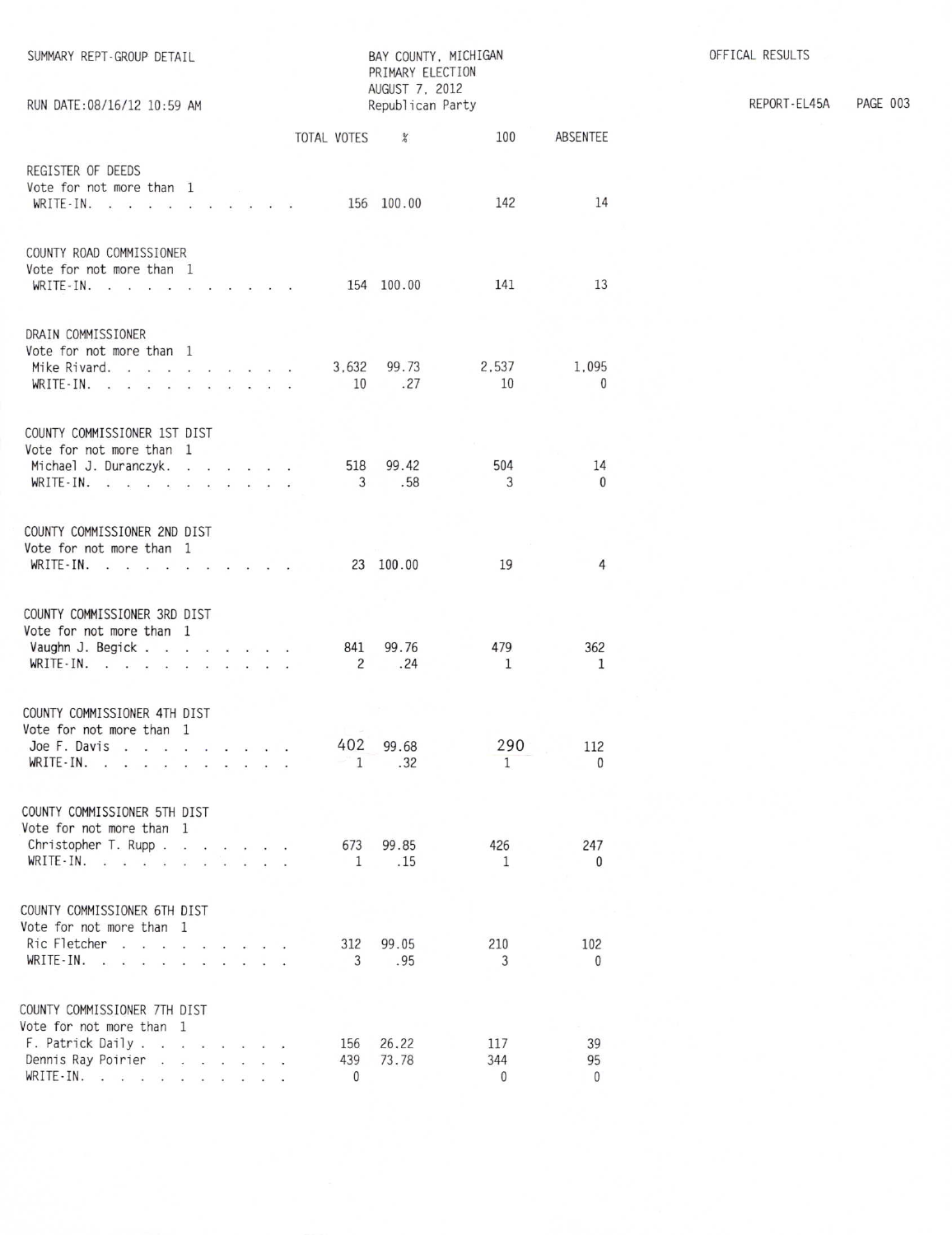| SUMMARY REPT-GROUP DETAIL<br>RUN DATE: 08/16/12 10:59 AM                      | BAY COUNTY, MICHIGAN<br>PRIMARY ELECTION<br>AUGUST 7, 2012<br>Republican Party | OFFICAL RESULTS<br>PAGE 004<br>REPORT-EL45A |
|-------------------------------------------------------------------------------|--------------------------------------------------------------------------------|---------------------------------------------|
|                                                                               | ABSENTEE<br>TOTAL VOTES %<br>100                                               |                                             |
| SUPERVISOR BANGOR TWP                                                         |                                                                                |                                             |
| Vote for not more than 1                                                      |                                                                                |                                             |
| WRITE - IN.                                                                   | 4<br>29 100.00<br>25                                                           |                                             |
|                                                                               |                                                                                |                                             |
| CLERK BANGOR TWP                                                              |                                                                                |                                             |
| Vote for not more than 1                                                      |                                                                                |                                             |
| WRITE-IN.                                                                     | 24 100.00<br>23<br>1                                                           |                                             |
|                                                                               |                                                                                |                                             |
| TREASURER BANGOR TWP                                                          |                                                                                |                                             |
| Vote for not more than 1                                                      |                                                                                |                                             |
| WRITE-IN.                                                                     | $\bf{0}$<br>25 100.00<br>25                                                    |                                             |
|                                                                               |                                                                                |                                             |
| TRUSTEE BANGOR TWP                                                            |                                                                                |                                             |
| Vote for not more than 4                                                      |                                                                                |                                             |
| WRITE-IN.                                                                     | 57<br>3<br>60 100.00                                                           |                                             |
|                                                                               |                                                                                |                                             |
| SUPERVISOR BEAVER TWP                                                         |                                                                                |                                             |
| Vote for not more than 1                                                      |                                                                                |                                             |
| WRITE IN. $\cdots$ $\cdots$ $\cdots$                                          | 5 100.00<br>$\mathbf 0$<br>5                                                   |                                             |
|                                                                               |                                                                                |                                             |
| CLERK BEAVER TWP                                                              |                                                                                |                                             |
| Vote for not more than 1                                                      |                                                                                |                                             |
| WRITE $\cdot$ IN.                                                             | 5 100.00<br>5<br>$\bf{0}$                                                      |                                             |
|                                                                               |                                                                                |                                             |
| TREASURER BEAVER TWP                                                          |                                                                                |                                             |
| Vote for not more than 1                                                      |                                                                                |                                             |
| WRITE-IN.                                                                     | 5 100.00<br>5<br>$\mathbf{0}$                                                  |                                             |
|                                                                               |                                                                                |                                             |
| TRUSTEE BEAVER TWP                                                            |                                                                                |                                             |
| Vote for not more than 2                                                      |                                                                                |                                             |
| $WRITE-IN.$<br>$\cdot$ $\cdot$ $\cdot$<br>$\cdot$ $\cdot$ $\cdot$             | $\overline{7}$<br>7100.00<br>0                                                 |                                             |
|                                                                               |                                                                                |                                             |
| SUPERVISOR FRANKENLUST TWP                                                    |                                                                                |                                             |
| Vote for not more than 1<br>Ronald Campbell                                   |                                                                                |                                             |
| WRITE $\cdot$ IN.                                                             | 399<br>99.01<br>216<br>183<br>.99<br>4<br>4<br>$\Omega$                        |                                             |
|                                                                               |                                                                                |                                             |
| CLERK FRANKENLUST TWP                                                         |                                                                                |                                             |
| Vote for not more than 1                                                      |                                                                                |                                             |
| Mary F. Lloyd.                                                                | 219<br>41.40<br>147<br>72                                                      |                                             |
| Donna L. Reichard.<br>$\cdot$ $\cdot$ $\cdot$ $\cdot$ $\cdot$ $\cdot$ $\cdot$ | 58.60<br>154<br>310<br>156                                                     |                                             |
| WRITE-IN.                                                                     | 0<br>0<br>0                                                                    |                                             |
|                                                                               |                                                                                |                                             |